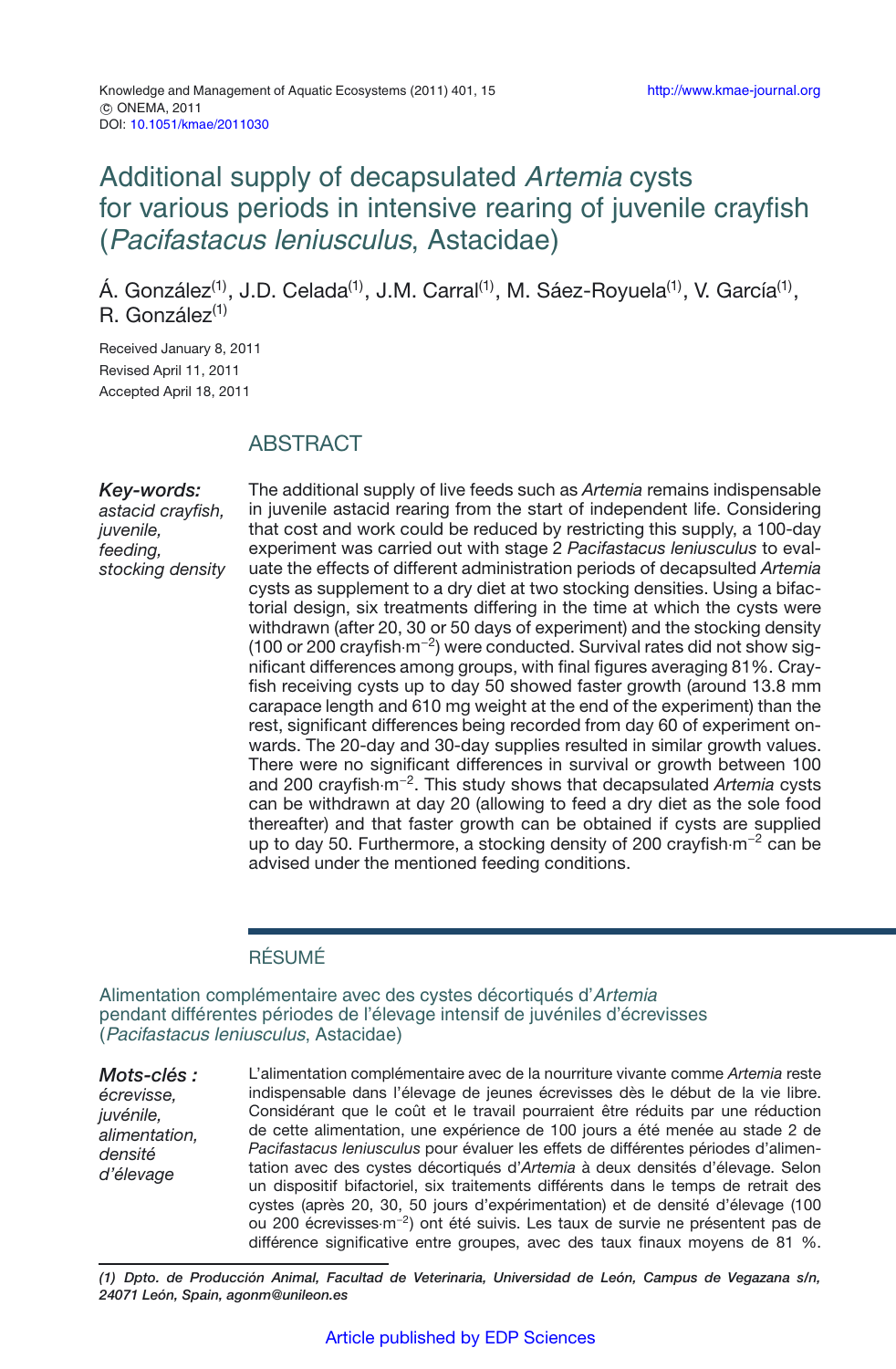Les écrevisses recevant des cystes jusqu'à 50 jours présentent une croissance plus rapide (autour de 13,8 mm de longueur de carapace et 610 mg de poids à la fin de l'expérience) que les autres, ces différences étant significatives à partir de 60 jours. Le nourrissage de 20 et 30 jours conduit à des croissances similaires. Il n'y a pas de différence significative de survie et de croissance entre les deux densités d'élevage (100 ou 200 écrevisses·m−2). Cette étude montre que les cystes décortiqués d'*Artemia* peuvent être supprimés après 20 jours (permettant l'emploi d'une nourriture sèche seulement par la suite) et qu'une croissance plus rapide peut être obtenue si les cystes sont délivrés jusqu'à 50 jours. De plus, une densité d'élevage de 200 écrevisses·m−<sup>2</sup> peut être recommandée dans ces conditions de nourriture.

### INTRODUCTION

One of the main constraints to intensifying astacid culture has been the unpredictable and usually poor survival and growth rates of juveniles during the first months of independent life. As feeding is a decisive factor in this critical period, a wide variety of foods has been tested in experiments carried out under controlled conditions (see review by González *et al.*, [2008\)](#page-6-0). Among them, several trials have shown that the supply of dry diets as the sole food from the onset of exogenous feeding yields poor survival or growth rates (*e.g.* Ackefors *et al.*, [1989;](#page-5-0) Taugbøl and Skurdal, [1992;](#page-6-1) Celada *et al.*, [1993](#page-6-2); Ulikowski *et al.*, [2006](#page-6-3); Sáez-Royuela *et al.*, [2007](#page-6-4)). Recently, acceptable survival and growth rates were recorded by means of the additional supply of live *Artemia* nauplii to a commercial dry diet for salmonids (Sáez-Royuela *et al.*, [2007;](#page-6-4) González *et al.*, [2008](#page-6-0)), thus allowing for the first time reliable possibilities of intensification. Later, González *et al.* [\(2009](#page-6-5)) advised the use of decapsulated *Artemia* cysts instead of nauplii, as they can support a faster crayfish growth and their production offers important advantages.

Due to the scarcity of information on the nutritional requirements of juvenile astacids in their first stages, available dry diets are ineffective as the sole food. Thus, the additional supply of live feeds such as *Artemia*, which would constitute the source of unknown factors (Sáez-Royuela *et al.*, [2007\)](#page-6-4), still remains indispensable under controlled conditions. At this point, it should be considered that both cost and work could be reduced by means of restricting the supply periods of *Artemia* cysts. Thus, the determination of crayfish optimum age for the withdrawal of cysts would be a key to the further development of astacid culture. The aim of this study was to evaluate the effects of different periods of *Artemia* cysts supply on survival and growth of juvenile crayfish at two stocking densities.

# MATERIALS AND METHODS

### *> CRAYFISH, FACILITIES AND EXPERIMENTAL PROCEDURE*

A 100-day experiment was carried out under controlled conditions with stage 2 juvenile *Pacifastacus leniusculus* (Dana, 1852). A total of 342 crayfish (5.16 ± 0.04 mm carapace length and  $28.8 \pm 0.4$  mg weight,  $n = 75$ ) were placed in 18 fiberglass tanks (0.125 m<sup>2</sup>, 20 L water). According to a bifactorial design, six treatments differing in the period in which the cysts were withdrawn (after 20, 30 and 50 days of experiment) and the stocking density (100 and 200 crayfish·m<sup>-2</sup>) were conducted. Jointed sections of PVC pipe (4 cm long  $\times$  20 mm diameter) were provided as shelter (4 groups of 4 sections for 100 crayfish·m<sup>-2</sup> and 7 groups for 200 crayfish $\cdot$ m<sup>-2</sup>).

Aerated artesian well water was supplied in a flow-through system, and each tank had its own water inlet (flow rate: 250 mL·min<sup>-1</sup>) and outlet, provided with a 200  $\mu$ m mesh filter outlet. The parameters of incoming water quality were measured weekly, averaging: pH 7.9, hardness 5.2 °dH (calcium 32.3 mg·L<sup>-1</sup>), total dissolved solids 110 mg·L<sup>-1</sup> and total suspended solids 46.4 mg⋅L<sup>-1</sup>. Throughout the trial, dissolved oxygen content in the tanks was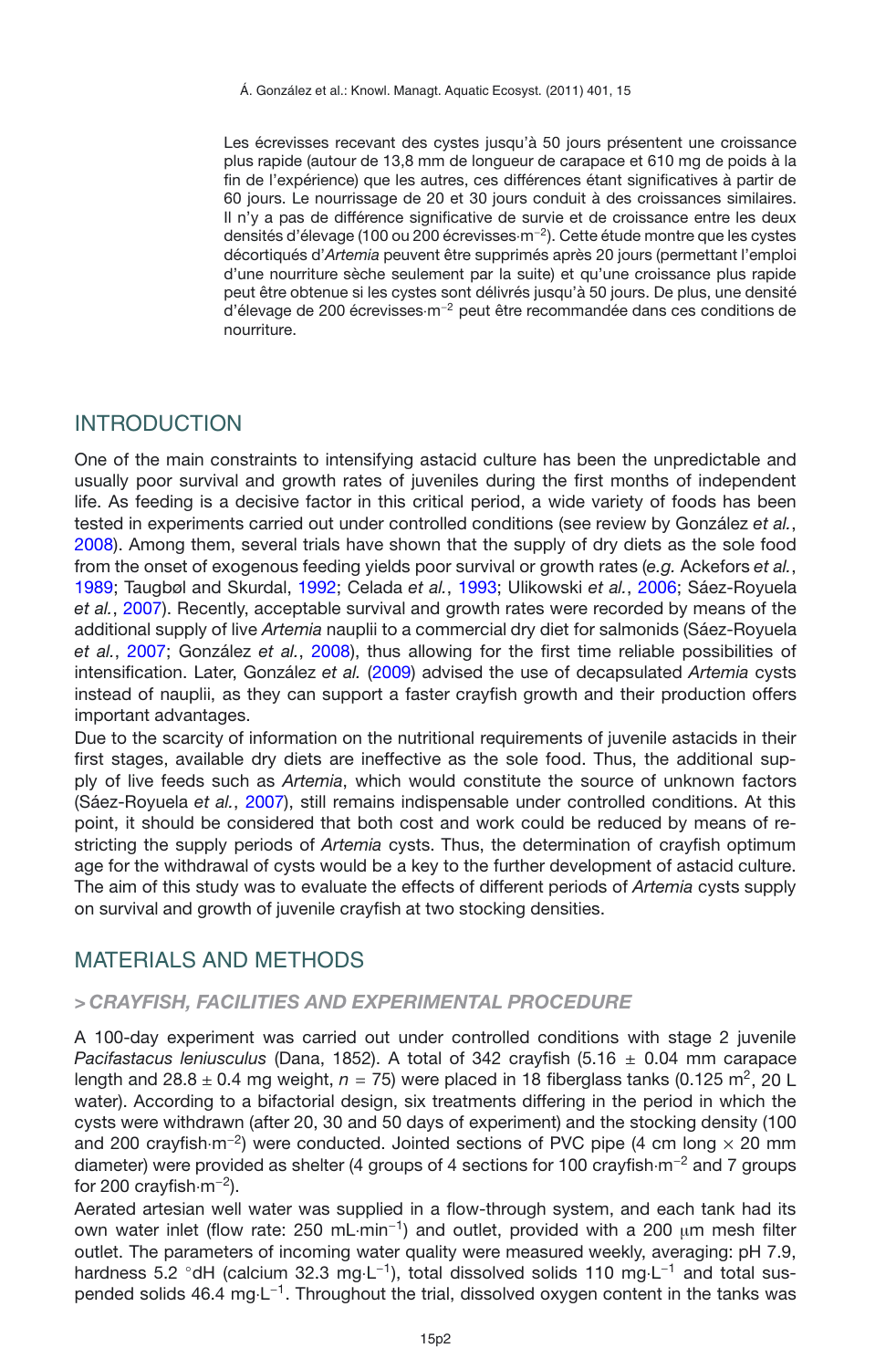measured every second day with a Sension 6 Dissolved Oxygen Meter of Hatch Company, and values were around 7 mg·L<sup>-1</sup> (range 6.2–8.3). Ammonia and nitrites were measured once a week from water samples taken inside the tanks with a Pocket-Photometer Lasa Aqua; values were always ammonia *<sup>&</sup>lt;* 0.02 mg·L−<sup>1</sup> and nitrites *<sup>&</sup>lt;* 0.05 mg·L−1. Water temperature was registered daily using maximum–minimum thermometers and maintained at  $22 \pm 1$  °C. Photoperiod was natural (corresponding to February−May). Tanks, filters and shelters were cleaned twice a week.

### *> FEEDING AND SUPPLEMENTATION PERIODS*

Crayfish were manually fed once daily in excess (*ca*. 3% body weight) a dry diet for salmonids (T-Nutra 0, Skretting, Trouw España S. A. Cojobar, E-09620, Burgos, Spain, composition data provided by the manufacturer: crude protein 54%, crude lipid 18%, crude cellulose 0.08%, ashes 12%, total phosphorus 1.8%, Vitamin A 10000 UI·kg<sup>-1</sup>, D<sub>3</sub> 1500 UI·kg<sup>-1</sup>, E 150 mg·kg−1, pellet diameter 0.9−1.5 mm). In addition, decapsulated *Artemia* cysts were supplied for different periods from the start of the trial (cysts of INVE Aquaculture Nutrition, High HUFA 430 µm, Hoogveld 91, B-9200 Dendermonde, Belgium). Cysts were decapsulated following the method described by Van Stappen [\(1996\)](#page-6-6). According to González *et al.* [\(2009](#page-6-5)), initial supply was performed at 500 cysts per crayfish per day at the beginning of the trial, being increased later by 15% every 20 days. Fresh stocks of cysts were prepared every three days and stored at  $4 °C$ , and supplement assessment was performed from the number of cysts·g−<sup>1</sup> provided by the manufacturer. A gradual reduction of cysts inputs was carried out during the 20 days prior to each withdrawal: the amount was halved for 10 days and halved again for the next 10 days. Animals did not receive any live feed from withdrawal onwards.

### *> DATA COLLECTION AND ANALYSIS*

Every 20 days survivors were counted and survival rates calculated. A sample of juveniles from each replicate was also collected for recording carapace length (*CL*) and weight (*W*) individually. The sample size varied according to stocking density, *i.e.* 7 and 13 juveniles (100 and 200 crayfish·m−2, respectively). Total crayfish weight in each tank was also recorded and biomass (B; expressed as g of crayfish·m−2) was calculated. Number of juveniles lacking one or both chelipeds was registered. At the end of the experiment (100 days), all surviving crayfish were counted, measured and weighed. Carapace length (*CL*) was measured with digimatic calliper (to the nearest 0.01 mm). After removing excess water with tissue paper, individual wet weight (*W*) was determined using a precision balance (to the nearest 0.001 g). Specific growth rate (*SGR*) and weight gain (*WG*) were expressed as (ln *Wt* − ln*Wi*) × 100/*T* and (*Wt* − *Wi*) × 100/*Wi* respectively, where *Wt* is the final weight (mg), *Wi* is the initial weight, and *T* is the duration of the trial (days).

All experimental groups were tested in triplicate (1 tank per replicate). Data were examined by analysis of variance (one way ANOVA) for significant differences among treatments using the computer software SPSS 15.0 (SPSS Inc., Chicago, Ill., USA). Kolmogorov–Smirnov and Levene's tests were used to assess normality and homogeneity of variances of data, respectively. Duncan's test was used to compare differences. Level of significance was *P <* 0.05. Percentages were arcsine-transformed prior to statistical analysis.

# RESULTS

Survival rates did not show significant differences among groups during the trial (Figure [1\)](#page-3-0). As Table [I](#page-3-1) shows, final values ranged from 76.9 to 86.7%.

Crayfish receiving cysts up to day 50 showed a faster growth than the rest (averaging 13.8 mm *CL*, 610 mg *<sup>W</sup>*, 3.05%·day−<sup>1</sup> *SGR* and 2025% *WG* at the end of the experiment), being significant differences recorded from day 60 of experiment onwards (Figure [2\)](#page-4-0). The 20-day and the 30-day supplies resulted in similar growth values among them (Table [I\)](#page-3-1).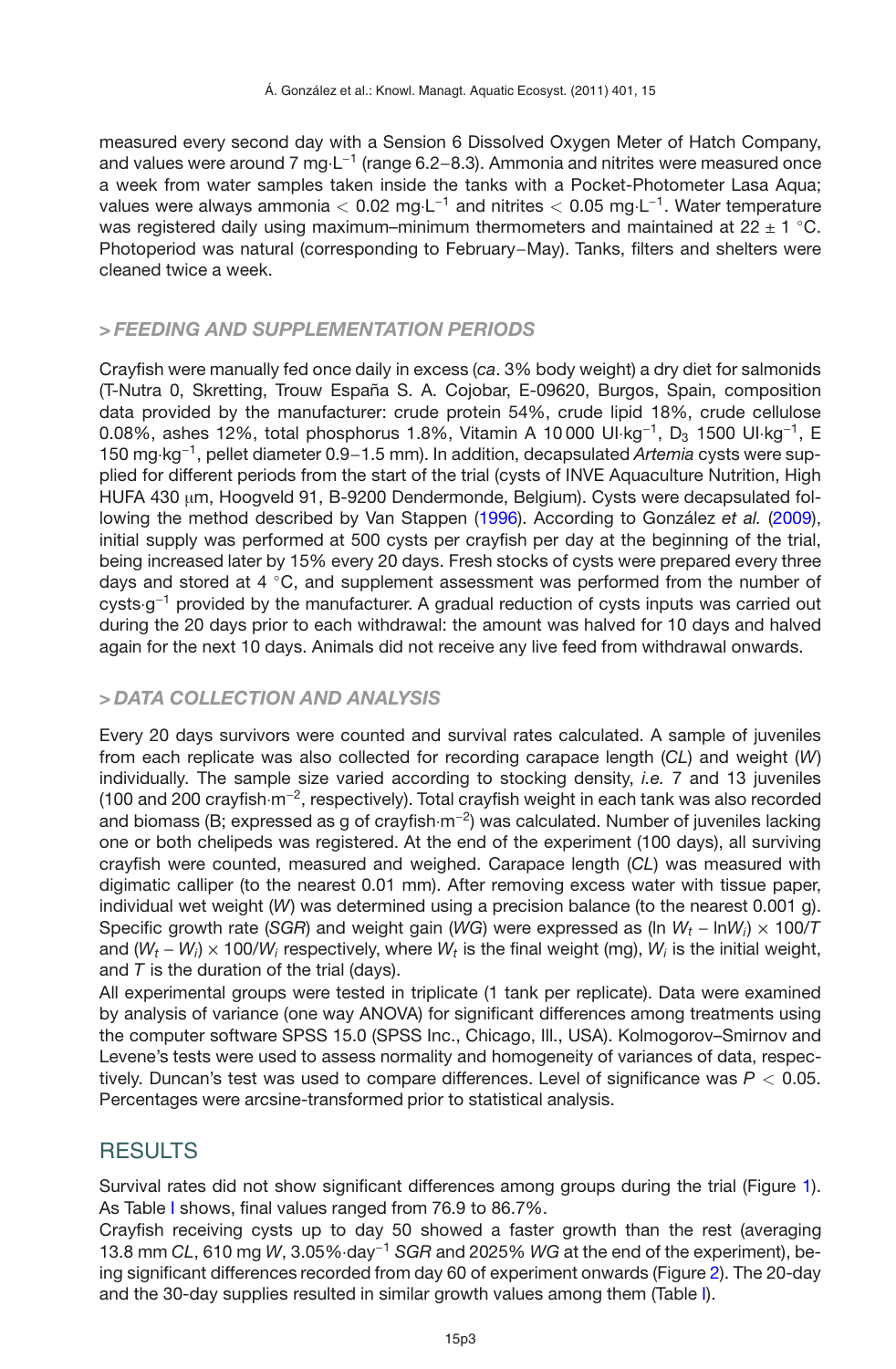<span id="page-3-0"></span>

#### *Figure 1*

*Survival rates of juvenile crayfish receiving an additional supply of decapsulated* Artemia *cysts for different periods throughout 100 days from the onset of exogenous feeding.*

Figure 1

Taux de survie jusqu'à 100 jours après le début de la prise de nourriture exogène d'écrevisses juvéniles recevant une nourriture complémentaire de cystes décortiqués d'*Artemia* pendant différentes périodes.

#### <span id="page-3-1"></span>*Table I*

#### *Final survival and growth values (mean* ± *SEM) of juvenile crayfish receiving an additional supply of decapsulated* Artemia *cysts for different periods throughout 100 days from the onset of exogenous feeding.*

#### Tableau I

Survie finale et valeurs de croissance (moyenne  $\pm$  SEM) à 100 jours après le début de la prise de nourriture exogène de juvéniles d'écrevisses recevant une nourriture complémentaire de cystes décortiqués d'*Artemia* pendant différentes périodes.

|                                                               | 100 crayfish $\cdot$ m <sup>-2</sup> |                                                     |                      | 200 crayfish $\cdot$ m <sup>-2</sup> |                        |                                                                                                                                                                                         |
|---------------------------------------------------------------|--------------------------------------|-----------------------------------------------------|----------------------|--------------------------------------|------------------------|-----------------------------------------------------------------------------------------------------------------------------------------------------------------------------------------|
|                                                               | 20 days                              | 30 days                                             | 50 days              | 20 days                              | 30 days                | 50 days                                                                                                                                                                                 |
| Survival (%)                                                  | $76.9 \pm 4.4^a$                     | $79.5 \pm 6.8^a$                                    | $82.1 \pm 2.6^a$     | $78.7 \pm 4.8^a$                     | $84.0 \pm 6.1^a$       | $86.7 \pm 5.8^a$                                                                                                                                                                        |
| $CL$ (mm)                                                     | $12.9 \pm 0.3^a$                     | $12.7 \pm 0.4^a$                                    | $14.2 \pm 0.4^b$     | $12.9 \pm 0.3^a$                     | $12.7 \pm 0.3^a$       | $13.5 \pm 0.3^b$                                                                                                                                                                        |
| $W$ (mg)                                                      | $483 \pm 19^a$                       | $445 \pm 41^a$                                      | $650 \pm 61^{\rm b}$ | $484 \pm 40^a$                       | $452 \pm 21^a$         | $571 \pm 37^{\rm b}$                                                                                                                                                                    |
| $SGR$ (% $\cdot$ day <sup>-1</sup> )                          |                                      |                                                     |                      |                                      |                        | $2.82 \pm 0.04$ <sup>a</sup>   2.73 $\pm$ 0.10 <sup>a</sup>   3.11 $\pm$ 0.10 <sup>b</sup>   2.82 $\pm$ 0.09 <sup>a</sup>   2.75 $\pm$ 0.05 <sup>a</sup>   2.99 $\pm$ 0.07 <sup>b</sup> |
| WG (%)                                                        | $1580 \pm 67^a$                      | $1447 \pm 143$ <sup>a</sup> 2163 ± 212 <sup>b</sup> |                      | $1585 \pm 140^a$                     | $1472 + 74^a$          | $1888 \pm 130^{b}$                                                                                                                                                                      |
| <b>Biomass (g·m<sup>-2</sup>)</b> 38.6 $\pm$ 2.6 <sup>a</sup> |                                      | $36.1 \pm 4.0^a$                                    | $55.7 \pm 6.6^b$     | $75.4 \pm 2.3^{\circ}$               | $75.4 \pm 2.4^{\circ}$ | $98.7 \pm 7.5^{\rm d}$                                                                                                                                                                  |

\* *CL* carapace length, *W* body weight, *SGR* specific growth rate, *WG* weight gain.

\* Values followed by the same superscript are not significantly different (*P <* 0.05) from other in the same line.

Regarding biomass, values with 200 crayfish $\cdot$ m<sup>-2</sup> were always significantly higher than those recorded with 100 crayfish·m<sup>-2</sup> (Figure [3\)](#page-4-1). Furthermore, final biomass figures with the 50 daysupply were significantly higher than those obtained with the 20-day or the 30-day supplies at the same stocking density.

Percentages of crayfish lacking one or both chelipeds did not show significant differences among groups throughout the trial. At day 100, values were from 5.3 to 7.2%, whereas in previous controls the range was 5.8−8.4%.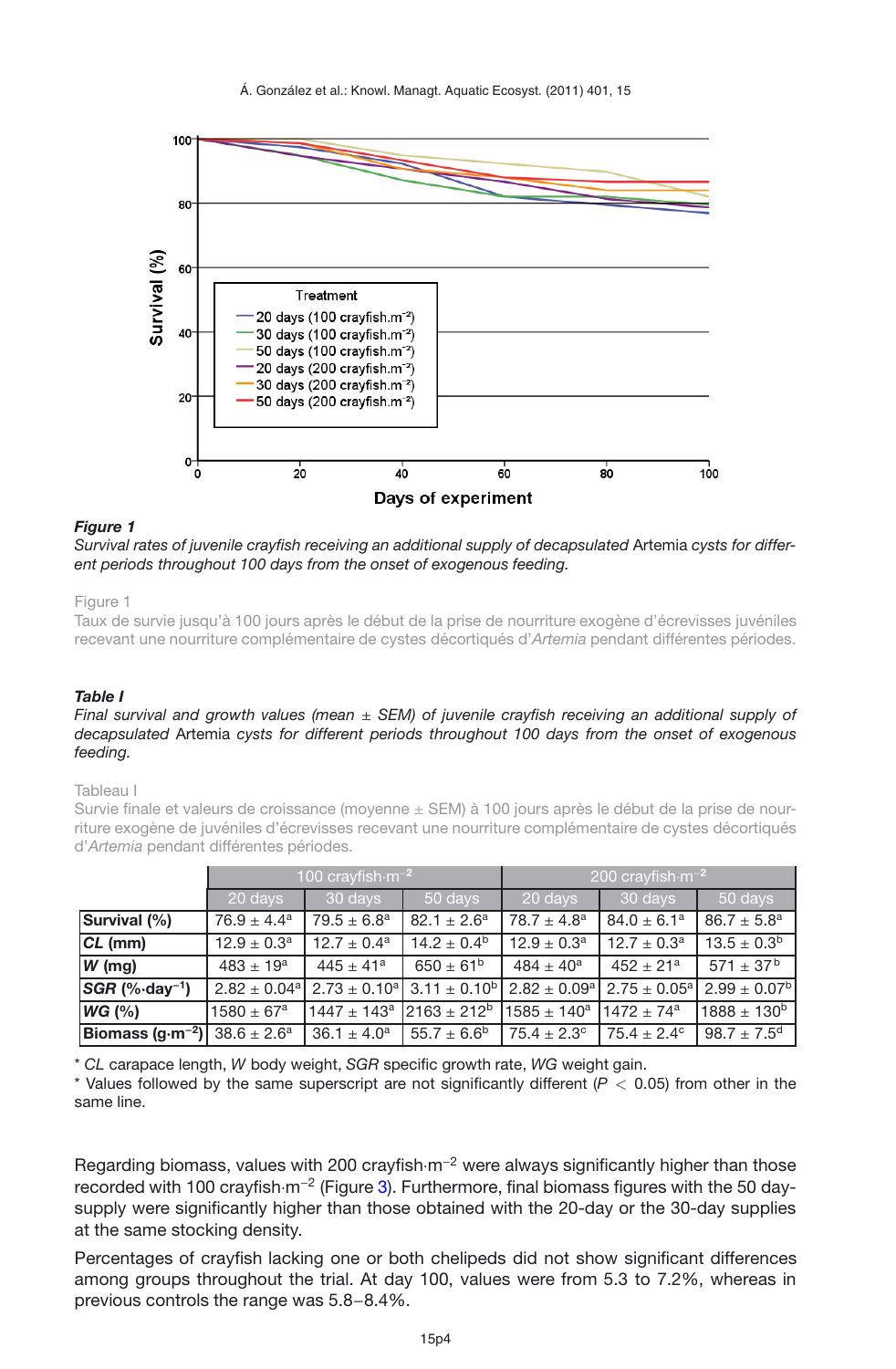<span id="page-4-0"></span>



#### *Figure 2*

*Weight of juvenile crayfish receiving an additional supply of decapsulated* Artemia *cysts for different periods throughout 100 days from the onset of exogenous feeding.*

#### Figure 2

Poids jusqu'à 100 jours après le début de la prise de nourriture exogène d'écrevisses juvéniles recevant une nourriture complémentaire de cystes décortiqués d'*Artemia* pendant différentes périodes.

<span id="page-4-1"></span>

#### *Figure 3*

*Biomass of juvenile crayfish receiving an additional supply of decapsulated* Artemia *cysts for different periods throughout 100 days from the onset of exogenous feeding.*

#### Figure 3

Biomasse jusqu'à 100 jours après le début de la prise de nourriture exogène d'écrevisses juvéniles recevant une nourriture complémentaire de cystes décortiqués d'*Artemia* pendant différentes périodes.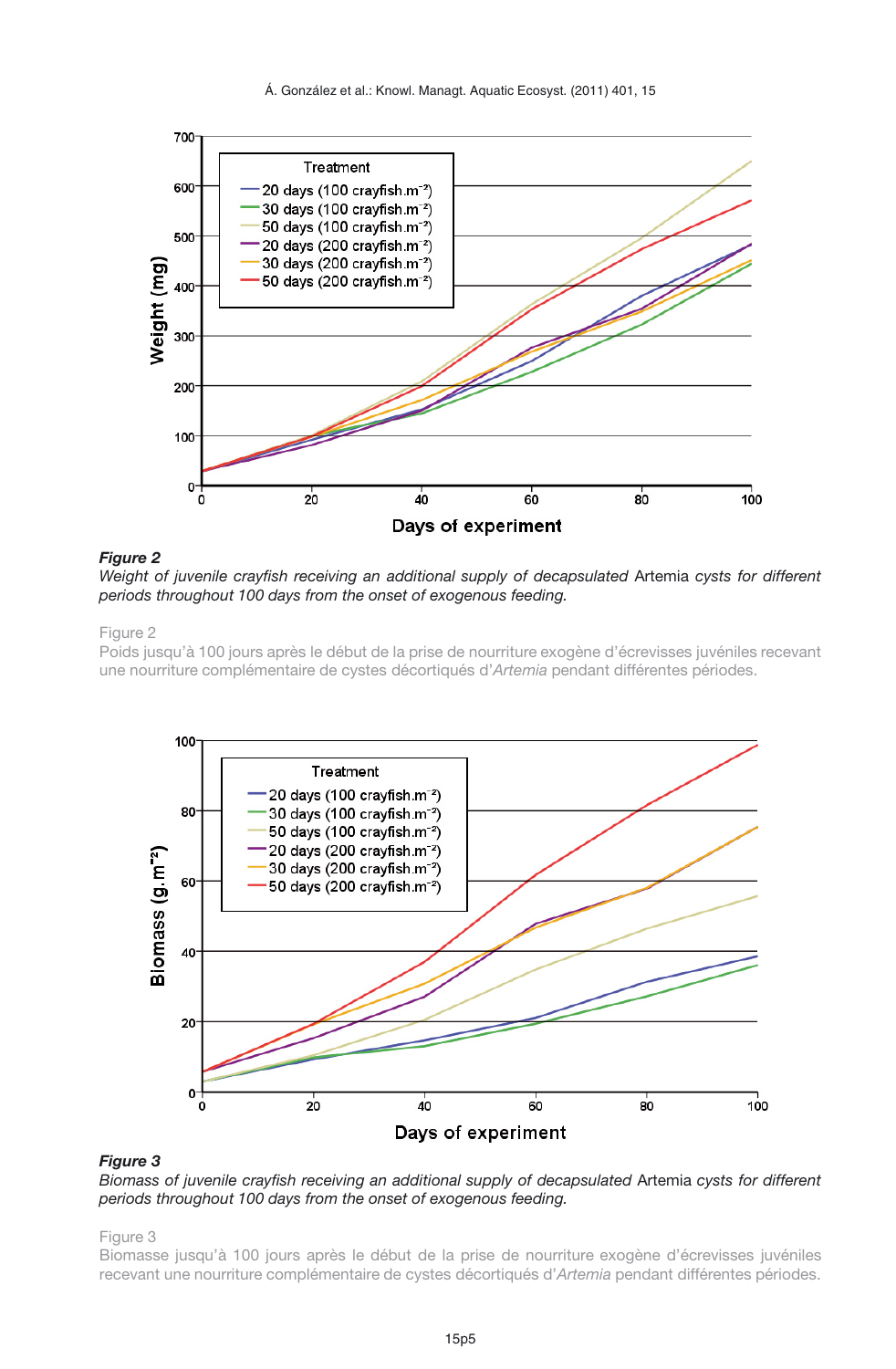# **DISCUSSION**

Several studies have recorded high survival rates of juvenile astacids with no supply of live feeds, but crayfish used were older than in the present experiment. For instance, crayfish at the start of the trials were stage 5−6 (around 3 months) in Ackefors *et al.* [\(1992\)](#page-5-1), 4 months in Westman [\(1973\)](#page-6-7), 6 months in Fernández *et al.* [\(1983](#page-6-8)), 1 year in Emadi [\(1974\)](#page-6-9) or 1−1,5 years in Wolf [\(2004\)](#page-6-10). However, when the same feeding conditions have been tested in juveniles from the start of independent life (stage 2), survival and growth rates drastically decreased (see review by González *et al.*, [2008](#page-6-0)). This fact has been mainly attributed to a nutritional deficiency related to unknown essential factors that can be provided by live *Artemia* nauplii or *Daphnia* (Sáez-Royuela *et al.*, [2007](#page-6-4)) or decapsulated *Artemia* cysts (González *et al.*, [2009](#page-6-5)). The present results show that need for these factors could be satisfied once juveniles have received decapsulated *Artemia* cysts for an initial period of 20 days, since longer supplies did not improve the survival. Therefore, the subsequent juvenile rearing would be feasible even feeding only a dry diet, which offers several advantages such as less labour, reliable supply and easy storage. Moreover, if the supply of cysts is extended up to day 50 faster growth can be obtained as indicated by the present results, which are in the same range as previous studies in which live *Artemia* (Nyström, [1994](#page-6-11); González *et al.*, [2008](#page-6-0), [2011](#page-6-12)) or decapsulated *Artemia* cysts (González *et al.*, [2009](#page-6-5)) were supplied for longer.

Even though nutritional requirements of newly independent astacids are still unknown, the dietary lipid contents usually advised for other crustaceans (4−12%) are lower than that of the dry diet for salmonids used in this study (18%). With this in mind, future research on nutrition of juvenile astacids through specific practical diets should also include fat content adiustment.

Regarding the stocking density for the intensive rearing of juvenile astacids, the best results have been obtained with 100 crayfish·m−<sup>2</sup> (Savolainen *et al.*, [2004;](#page-6-13) González *et al.,* [2010\)](#page-6-14) or less (Ackefors *et al.*, [1989;](#page-5-0) Nyström, [1994](#page-6-11)), whereas higher densities resulted in higher biomass but reduced survival and growth rates. In the present study, the feeding conditions allowed an increase from 100 to 200 crayfish $\cdot$ m<sup>-2</sup> with no reduction in survival or growth, biomass values being doubled. The low and similar percentages of juveniles lacking chelipeds (a density dependant factor related to mortality) suggest that no magnification of agonistic behaviour took place in the tanks with the higher density.

In summary, this study shows that decapsulated *Artemia* cysts can be withdrawn at day 20 and that a faster growth can be obtained if cysts are supplied up to day 50. Furthermore, a stocking density of 200 crayfish $m^{-2}$  can be advised under the mentioned feeding conditions.

# ACKNOWLEDGEMENTS

Funding of this study was the Plan Nacional de I+D+i, Ministerio de Eduación y Ciencia, Spain, Research Project AGL2005-01127. We should also like to thank the Quiñón S.A. crayfish farm for their collaboration.

# **REFERENCES**

- <span id="page-5-0"></span>Ackefors H., Gydemo R. and Westin L., 1989. Growth and survival of juvenile crayfish, *Astacus astacus*, in relation to food and density. *In*: Pauw N., Jaspers E., Ackefors H. and Wilkins N. (eds.), Aquaculture: A Biotechnology in Progress, European Aquaculture Society, Bredene, Belgium, 365−373.
- <span id="page-5-1"></span>Ackefors H., Castell J.D., Boston L.D., Räty P. and Svensson M., 1992. Standard experimental diets for crustacean nutrition research. II. Growth and survival of juvenile crayfish *Astacus astacus* (Linné) fed diets containing various amounts of protein, carbohydrate and lipid. *Aquaculture, 104*, 341−356.